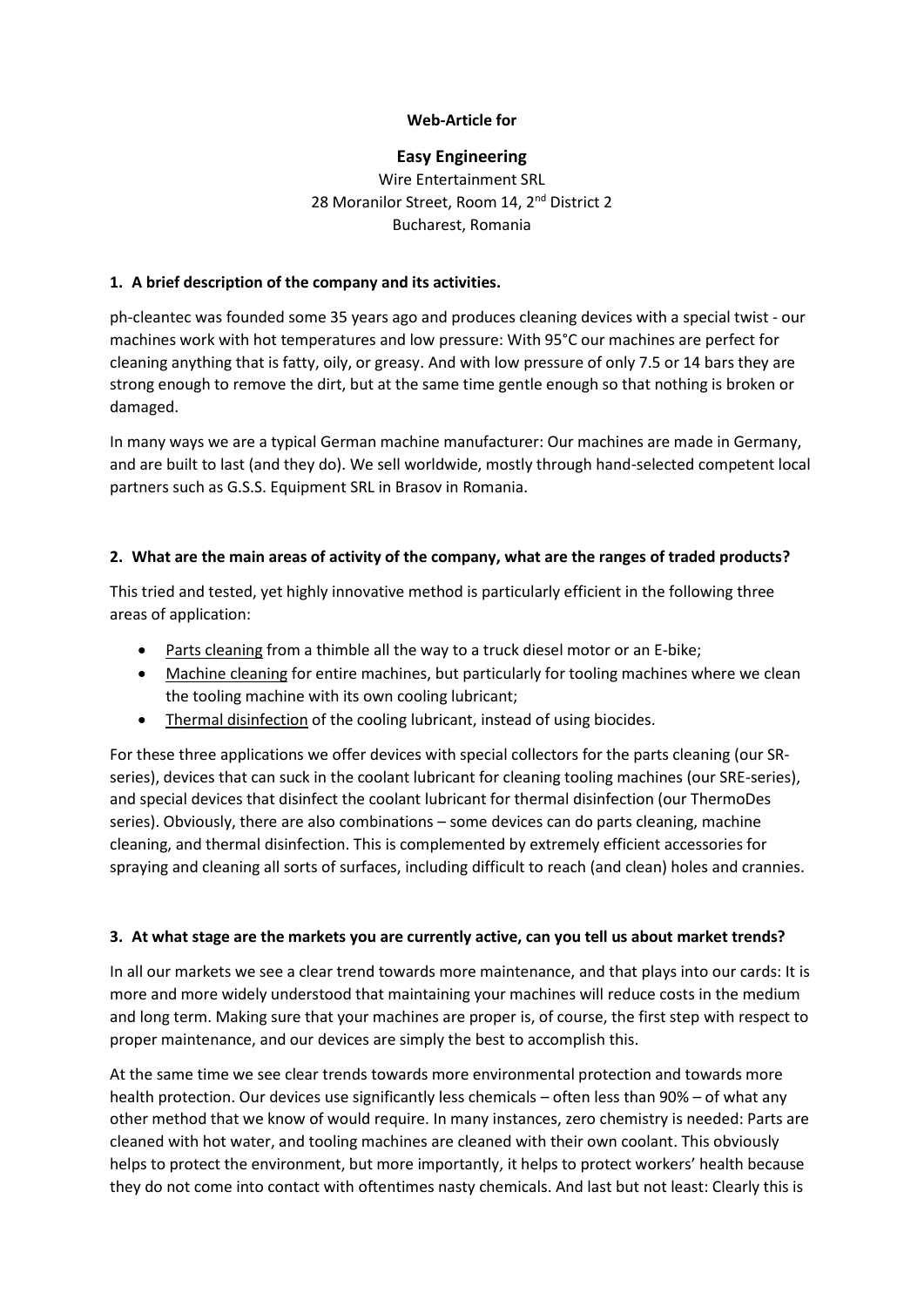extremely healthy for the employer's purse, because of lower to sick times, and of course because of significant savings on the chemical!

A nascent market is the market for thermal disinfection: Everybody in the industry knows about disinfecting coolant lubricants with biocides, but thermal disinfection – which is equally efficient but much cheaper and without any negative by-effects for employees' health – is widely unheard of.

This is, of course, a great challenge for us. Interestingly, some producers of coolant lubricants are finding that in today's markets, simply selling coolant lubricant is not enough any more, and that they need to really bring value to their customers rather than just sell volume. And they are finding that they can possibly make more money, and build more durable relations, if they advise their customers properly. And some of these producers are starting to analyse and, once convinced, to successfully market our solution.

# **4. What's the news for 2020 about new products, what are the most innovative products marketed?**

While we are certainly known for parts cleaning and machine cleaning in particular, our newest and most innovative product is the thermal disinfection of coolant lubricants. Coolant lubricants in tooling machines are often befallen by bacteria and, less frequently so, by fungi. This will sooner or later cause the coolant lubricant to loose its properties, and to "turn", that is it starts smelling rather unpleasantly and has to be exchanged.

In most cases by far, companies use biocides (bactericides and fungicides) to prevent this, but biocides are expensive and often have negative impacts on employees' health, with problems ranging from skin rashes to allergies all the way to breathing problems. Thermal disinfection, on the other hand, is perfectly harmless to employees, yet extremely successful against germs: In 90% of cases, 100% of bacteria were destroyed, and in the remaining 10% bacteria were reduced by a factor 10^2 to 10^4. And in 100% of cases, 100% of fungi were eliminated.

Not only is extremely advantageous from the perspective of workers' health and occupational safety, this is also extremely advantageous with respect to costs – if your coolant lubricant has only a 50% longer life, that saves significant monies on purchasing new coolant lubricant, disposing of the old coolant lubricant, and avoiding stand-still times of the tooling machines. Quite often, our devices are paid off in less than a year on these savings alone.

#### **5. Outlook for 2020 and 2021**

Already in 2019 large parts of the metal industry have seen significant drops in activity, particularly all companies serving the automotive sector. This was due to Diesel-gate, and a general insecurity about where the automotive industry should go: Everybody wants electrical or hybrid, but the technology isn't there or at least it's not affordable for most. In 2020, this was exacerbated by the Corona crisis.

Clearly, this environment has not boosted our business, but we are convinced that after Corona people will be even more environmentally and health conscious. And as international competition becomes more important, it also becomes more important to properly maintain your machine park. We are convinced that over time these mega-trends will play into our hand – our products are more efficient than others, they are much more environmentally and health friendly, and they have extremely short amortisation times given the time and money our customers can save.